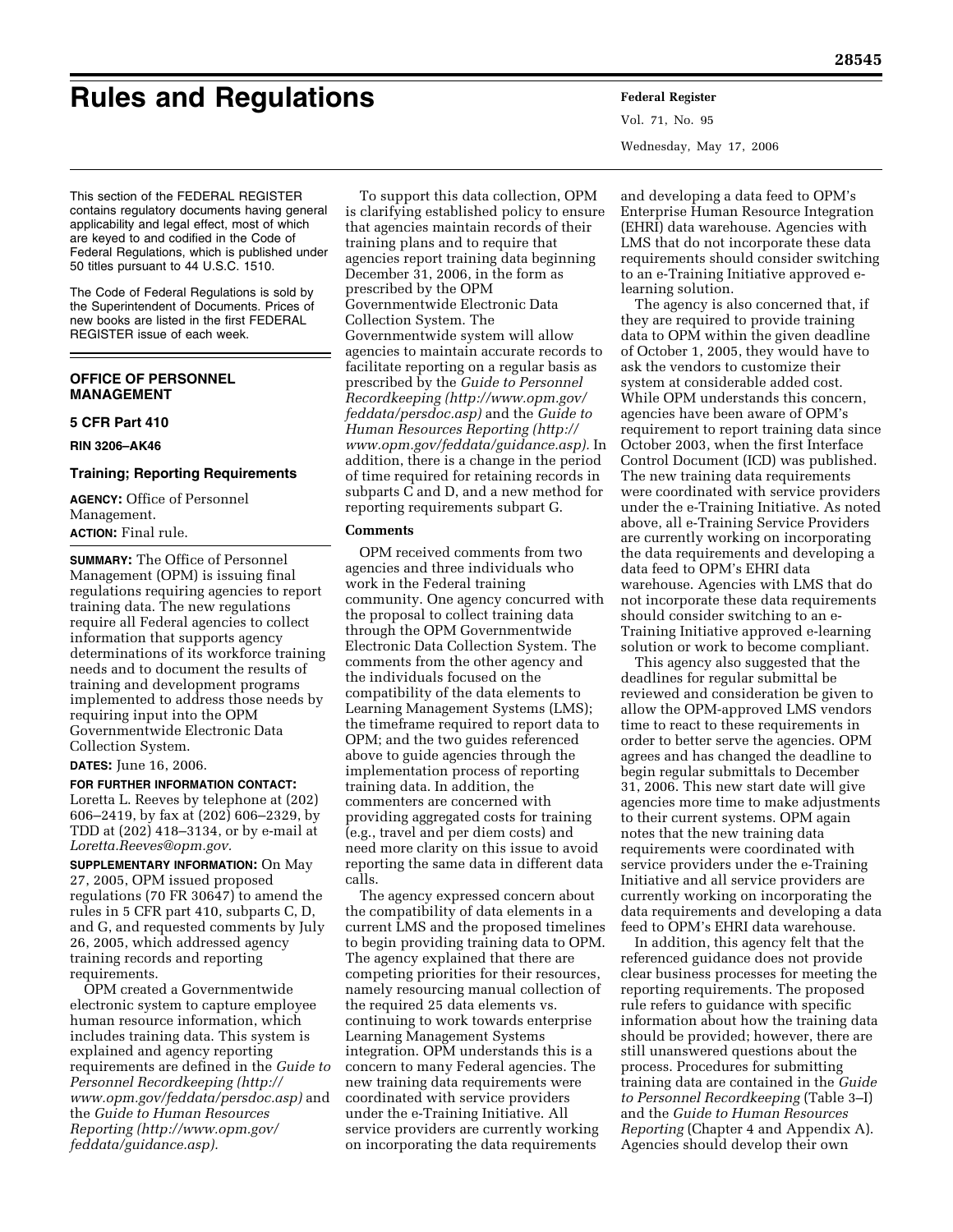training and training documentation processes to meet the requirements of the guide. In addition, OPM will be providing the agencies with another reference guide to help HR offices understand how to report training data.

This same agency stated, if OPM anticipates that each agency pull this data from its respective systems, OPM will have to negotiate with their approved vendors in order to allow this level of raw data access to those hosted systems. The vendors provided through OPM's GoLearn site do not currently provide the necessary functionality to stream the data to OPM. In response, all service providers under the E-training initiative, including those vendors under OPM's GoLearn site are currently working on incorporating the data requirements and developing a data feed to OPM's EHRI data warehouse.

Also, this agency felt it does not have clarity on what is expected for cost data. Because most learning management systems are not financial systems, costs are usually estimates rather than actual costs. According to this agency, if estimates are not acceptable, its staff would have to create the necessary interface with their financial management and travel management systems. This agency contended that this would create a significant and undue hardship for them. The agency asserts that it is also unclear how this requirement will avoid reporting the same data in different data calls. The cost data that OPM requires is explained in the *Guide to Human Resources Reporting* (Chapter 4 and Appendix A). Agencies are free to determine which of their systems (HR, training, LMS, or financial) the data comes from to meet the data requirements as long as the information is reported accurately. At this time, OPM has no plans to request training data in another data call or through another mechanism so the chance for duplicative reporting should be minimal.

The same agency stated rules need to be clarified as they relate to the reporting requirements so that the rules fully address business processes. Procedures for submitting training data are contained in the *Guide to Personnel Recordkeeping* and the *Guide to Human Resources Reporting.* OPM does not dictate agency business processes; however, OPM is creating another guide to help explain the process for HR professionals that explains the reporting process in a different way. The title of the guide is *Guide for Collection and Management of Training Information.* 

In addition, the individuals who commented stated that this requirement is an ''unfunded mandate.'' OPM

understands that there can be costs associated with migrating to the EHRI standard, and will work with agencies to find the least costly method for meeting the training reporting requirement, including recommending the use of an e-Training Initiative Approved e-Learning Solution.

These individuals also indicated that the Rule needs to remove redundant reporting (e.g., travel, tuition). Agencies are free to determine which of their systems (HR, training, LMS, or financial) the data comes from to meet the data requirements. The rules on travel and tuition are explained and defined in the *Guide to Human Resources Reporting.* Depending on the agency's system, these cost items may have different uses internally; however, OPM decided to keep the distribution of these items as they appear in the Guide. Agencies will need to determine how to extract the data for each element to report to OPM as long as it is nonduplicative, accurate and complete.

An individual expressed concern about data elements themselves, the value of the elements and the integration of the elements with standards established under the e-Training Initiative for LMS. The data elements were established to meet both current and future requirements to analyze and report on the actual costs and utilization of training throughout the government. The new training data requirements have been coordinated with service providers under the e-Training Initiative and all service providers are currently working on incorporating the data requirements and developing a data feed to OPM's Enterprise Human Resource Integration (EHRI) data warehouse. As mentioned before, OPM has the responsibility and authority to establish standards for the collection and reporting of HR data. Agencies can meet these standards and requirements by using an e-Training Initiative approved e-Learning solution.

This individual was also concerned that agency systems may not readily crosswalk to the training elements match for match. It is up to the agency to determine how it can respond to the specific training values and elements required by the Governmentwide system.

One commenter indicated a concern that many of the data elements are not available as standard elements within agency training systems, and that, if they are available, the coding types are devised to meet the agency needs and may not correlate with OPM requirements. OPM understands this concern, and in response has changed the time when agencies are to begin

reporting training data to December 31, 2006. This will give agencies more time to make the necessary adjustments to their systems to comply with the training data reporting requirement. Agencies can meet these standards and requirements by using an e-Training Initiative approved e-Learning solution.

The same individual stated that significant potential costs may be incurred in reconfiguring agency data systems to meet these standards. OPM understands that additional costs may be incurred and that some agencies may need additional time to possibly realign funding to reconfigure current agency systems. For those agencies that require additional time beyond the newly established date to begin reporting training data, December 31, 2006, OPM has added a provision (c) under section 410.701 which allows agencies to request an extension based on an agency's plan to meet the requirements at a later date. OPM also notes that service providers under the e-Training Initiative and all service providers are currently working on incorporating the data requirements and developing a data feed to OPM's Enterprise Human Resource Integration (EHRI) data warehouse. Agencies with LMS that do not incorporate these data requirements should consider switching to an e-Training Initiative approved e-learning solution.

The same individual expressed that OPM through the e-Training Initiative has endeavored to standardize LMS across agencies to achieve economies of scale and eliminate redundancies. This individual observed that in this process, OPM has directed that a number of data fields be established as standards within agency LMS applications. The individual stated that many of the elements required under this rule are not required as standard data elements within an LMS under the e-Training Initiative. OPM coordinated internally with e-Training Initiative, EHRI and OPM's policy offices to ensure that there is consistency with what training data is required and what training data agencies need to report. In May of 2005, these 27 data elements were requested to become mandatory and e-Training Service Providers have worked with vendors in order for LMS vendors to meet this new mandatory requirement. However, it is up to the agencies to determine the best solution for capturing the training data. OPM encourages the agencies to work with their e-Training Service Provider on the specific solution.

The same individual stated that several data elements are related to financial costs and observed that this